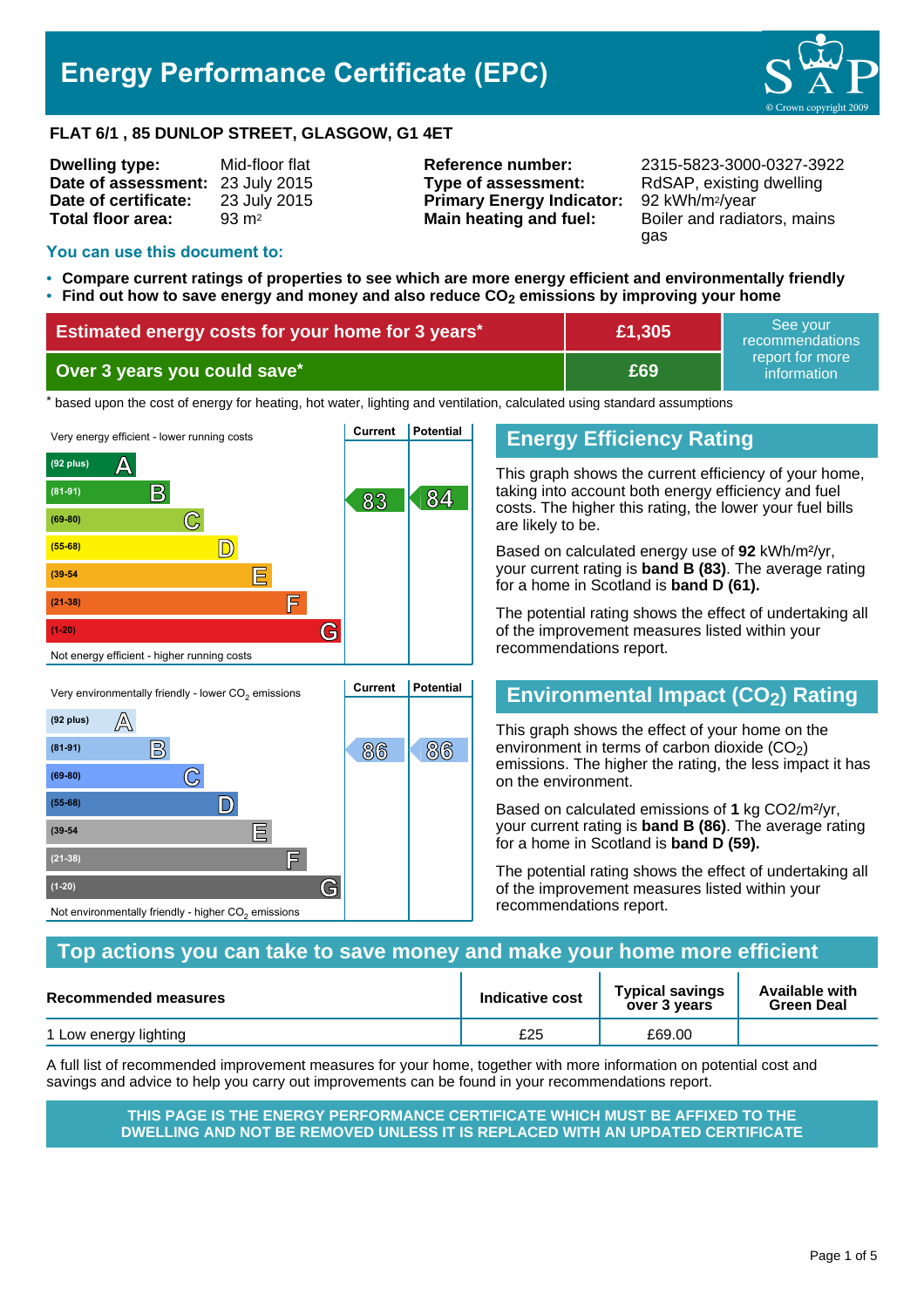# **Summary of the energy performance related features of this home**

This table sets out the results of the survey which lists the current energy-related features of this home. Each element is assessed by the national calculation methodology; 1 star = very poor (least efficient), 2 stars = poor, 3 stars = average, 4 stars = good and 5 stars = very good (most efficient). The assessment does not take into consideration the condition of an element and how well it is working. 'Assumed' means that the insulation could not be inspected and an assumption has been made in the methodology, based on age and type of construction.

| <b>Element</b>        | <b>Description</b>                          | <b>Energy Efficiency</b> | <b>Environmental</b> |
|-----------------------|---------------------------------------------|--------------------------|----------------------|
| Walls                 | System built, as built, insulated (assumed) | *****                    | ★★★★★                |
| Roof                  | (another dwelling above)                    |                          |                      |
| Floor                 | (another dwelling below)                    |                          |                      |
| <b>Windows</b>        | Fully double glazed                         | ★★★★☆                    | ★★★★☆                |
| Main heating          | Boiler and radiators, mains gas             | ★★★★☆                    | ★★★★☆                |
| Main heating controls | Programmer, TRVs and bypass                 | ★★★☆☆                    | ★★★☆☆                |
| Secondary heating     | None                                        |                          |                      |
| Hot water             | From main system                            | ★★★★☆                    | ★★★★☆                |
| Lighting              | Low energy lighting in 58% of fixed outlets | ★★★★☆                    | ★★★★☆                |

# **The energy efficiency rating of your home**

Your Energy Efficiency Rating is calculated using the standard UK methodology, RdSAP. This calculates energy used for heating, hot water, lighting and ventilation and then applies fuel costs to that energy use to give an overall rating for your home. The rating is given on a scale of 1 to 100. Other than the cost of fuel for electrical appliances and for cooking, a building with a rating of 100 would cost almost nothing to run.

As we all use our homes in different ways, the energy rating is calculated using standard occupancy assumptions which may be different from the way you use it. The rating also uses national weather information to allow comparison between buildings in different parts of Scotland. However, to make information more relevant to your home, local weather data is used to calculate your energy use,  $CO<sub>2</sub>$  emissions, running costs and the savings possible from making improvements.

## **The impact of your home on the environment**

One of the biggest contributors to global warming is carbon dioxide. The energy we use for heating, lighting and power in our homes produces over a quarter of the UK's carbon dioxide emissions. Different fuels produce different amounts of carbon dioxide for every kilowatt hour (kWh) of energy used. The Environmental Impact Rating of your home is calculated by applying these 'carbon factors' for the fuels you use to your overall energy use.

The average Scottish household produces about 6 tonnes of carbon dioxide every year. Based on this assessment, heating and lighting this home currently produces approximately 1.5 tonnes of carbon dioxide every year. You could reduce emissions by switching to renewable energy sources.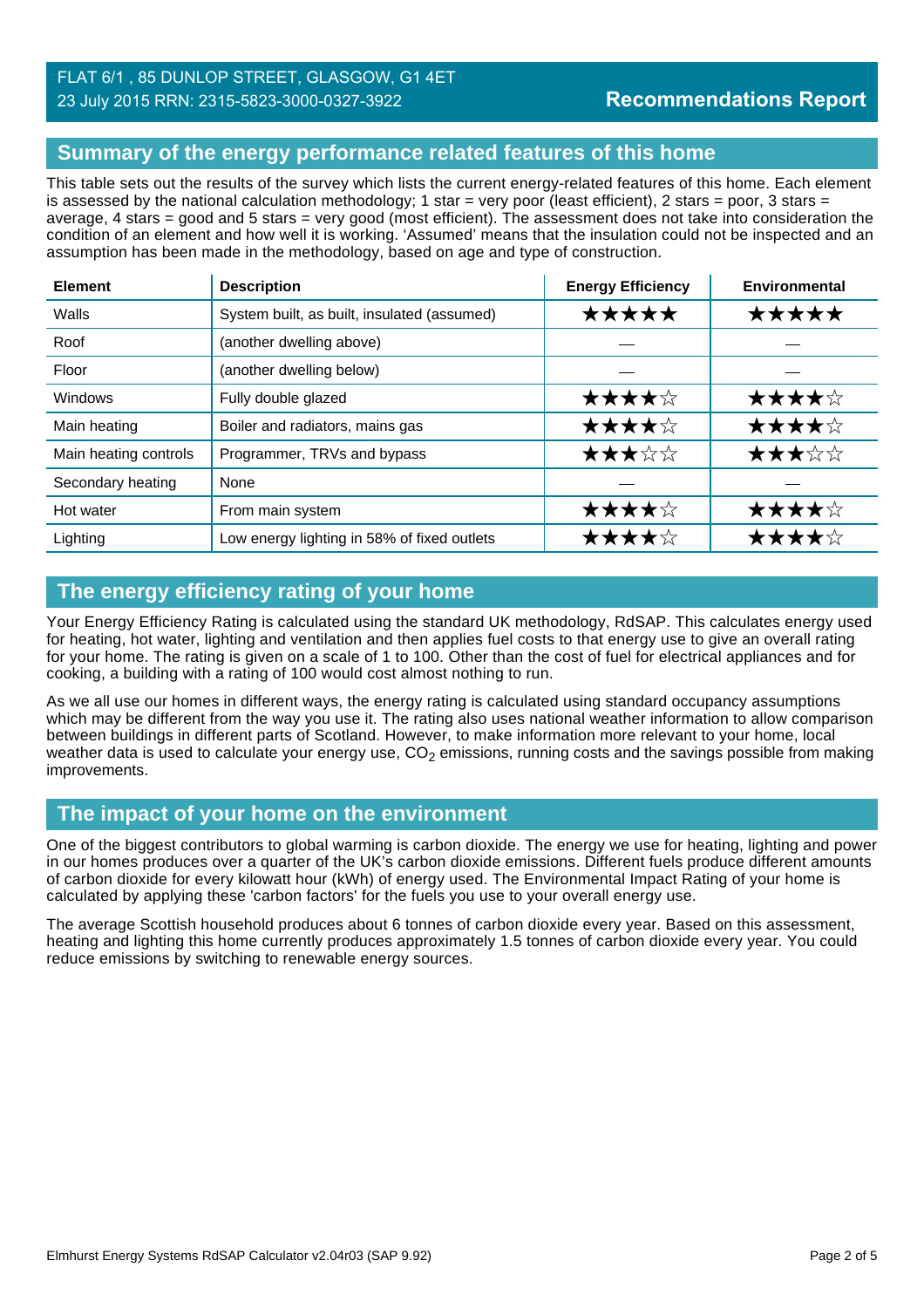# FLAT 6/1 , 85 DUNLOP STREET, GLASGOW, G1 4ET 23 July 2015 RRN: 2315-5823-3000-0327-3922

# **Estimated energy costs for this home**

| <b>EDITION OF STRING AND TO MANY HOLDING</b> |                             |                               |                                 |  |  |
|----------------------------------------------|-----------------------------|-------------------------------|---------------------------------|--|--|
|                                              | <b>Current energy costs</b> | <b>Potential energy costs</b> | <b>Potential future savings</b> |  |  |
| <b>Heating</b>                               | £693 over 3 years           | E705 over 3 years             |                                 |  |  |
| <b>Hot water</b>                             | £339 over 3 years           | £339 over 3 years             | <b>You could</b>                |  |  |
| Lighting                                     | £273 over 3 years           | £192 over 3 years             | save £69                        |  |  |
|                                              | Totals $£1,305$             | £1,236                        | over 3 years                    |  |  |

These figures show how much the average household would spend in this property for heating, lighting and hot water. This excludes energy use for running appliances such as TVs, computers and cookers, and the benefits of any electricity generated by this home (for example, from photovoltaic panels). The potential savings in energy costs show the effect of undertaking all of the recommended measures listed below.

## **Recommendations for improvement**

The measures below will improve the energy and environmental performance of this dwelling. The performance ratings after improvements listed below are cumulative; that is, they assume the improvements have been installed in the order that they appear in the table. Further information about the recommended measures and other simple actions to take today to save money is available from the Home Energy Scotland hotline which can be contacted on 0808 808 2282. Before carrying out work, make sure that the appropriate permissions are obtained, where necessary. This may include permission from a landlord (if you are a tenant) or the need to get a Building Warrant for certain types of work.

| Indicative cost<br><b>Recommended measures</b> |                                              |     | <b>Typical saving</b> | <b>Rating after improvement</b> |                    | Green       |
|------------------------------------------------|----------------------------------------------|-----|-----------------------|---------------------------------|--------------------|-------------|
|                                                |                                              |     | per year              | <b>Energy</b>                   | <b>Environment</b> | <b>Deal</b> |
|                                                | Low energy lighting for all fixed<br>outlets | £25 | £23                   | <b>B</b> 84                     | <b>B86</b>         |             |

Measures which have a green deal tick  $\bullet$  are likely to be eligible for Green Deal finance plans based on indicative costs. Subsidy also may be available for some measures, such as solid wall insulation. Additional support may also be available for certain households in receipt of means tested benefits. Measures which have an orange tick **on** may need additional finance. To find out how you could use Green Deal finance to improve your property, visit www.greenerscotland.org or contact the Home Energy Scotland hotline on 0808 808 2282.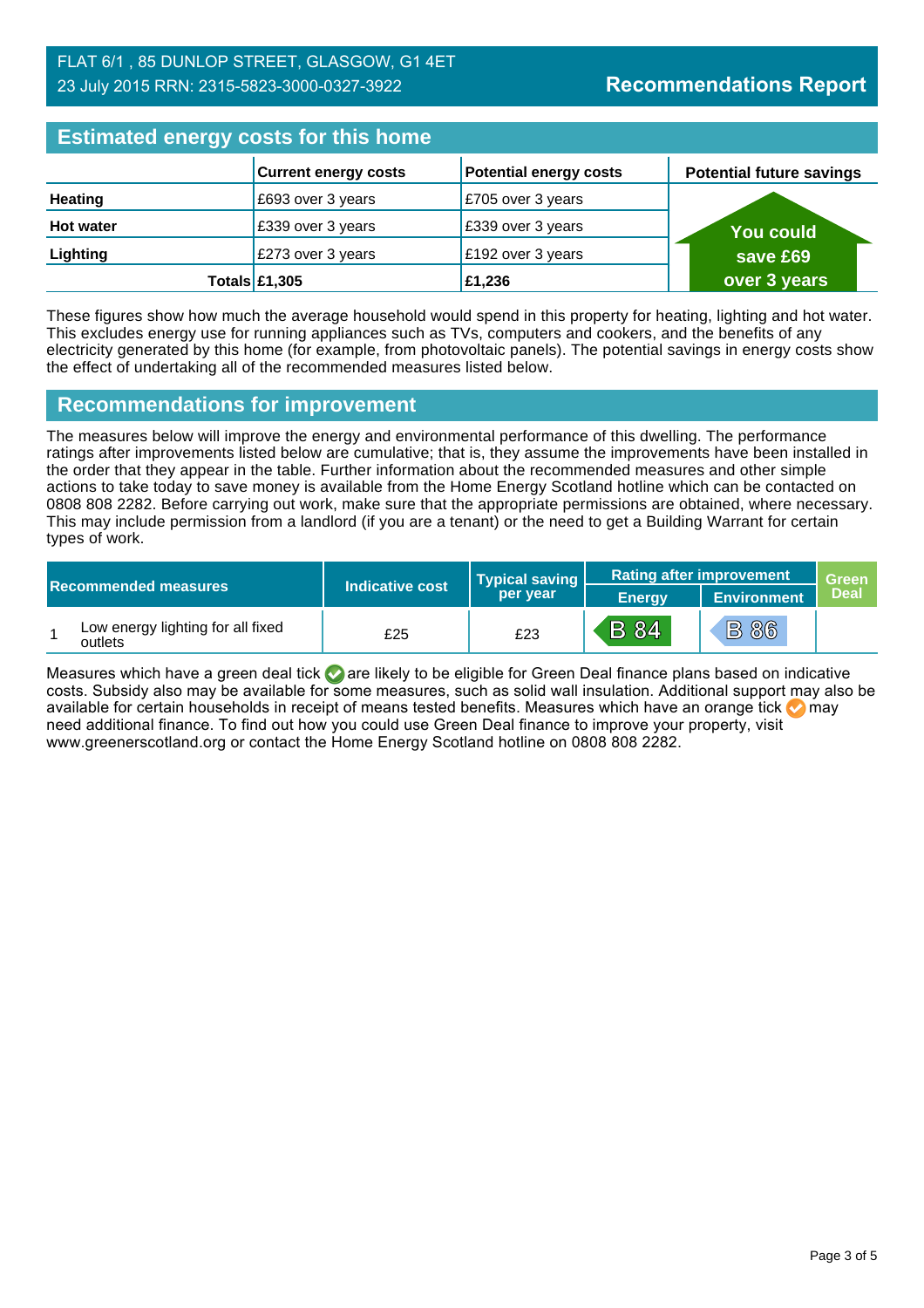# **About the recommended measures to improve your home's performance rating**

This section offers additional information and advice on the recommended improvement measures for your home

#### **1 Low energy lighting**

Replacement of traditional light bulbs with energy saving recommended ones will reduce lighting costs over the lifetime of the bulb, and they last up to 12 times longer than ordinary light bulbs. Also consider selecting low energy light fittings when redecorating; contact the Lighting Association for your nearest stockist of Domestic Energy Efficient Lighting Scheme fittings.

#### **Low and zero carbon energy sources**

Low and zero carbon (LZC) energy sources are sources of energy that release either very little or no carbon dioxide into the atmosphere when they are used. Installing these sources may help reduce energy bills as well as cutting carbon.

**LZC energy sources present:** There are none provided for this home

### **Your home's heat demand**

You could receive Renewable Heat Incentive (RHI) payments and help reduce carbon emissions by replacing your existing heating system with one that generates renewable heat and, where appropriate, having your loft insulated and cavity walls filled. The estimated energy required for space and water heating will form the basis of the payments. For more information go to www.energysavingtrust.org.uk/scotland/rhi.

| <b>Heat demand</b>           | <b>Existing dwelling</b> | Impact of loft<br>insulation | Impact of cavity<br>wall insulation | Impact of solid wall<br>insulation |
|------------------------------|--------------------------|------------------------------|-------------------------------------|------------------------------------|
| Space heating (kWh per year) | 1.987                    | N/A                          | N/A                                 | N/A                                |
| Water heating (kWh per year) | 2,203                    |                              |                                     |                                    |